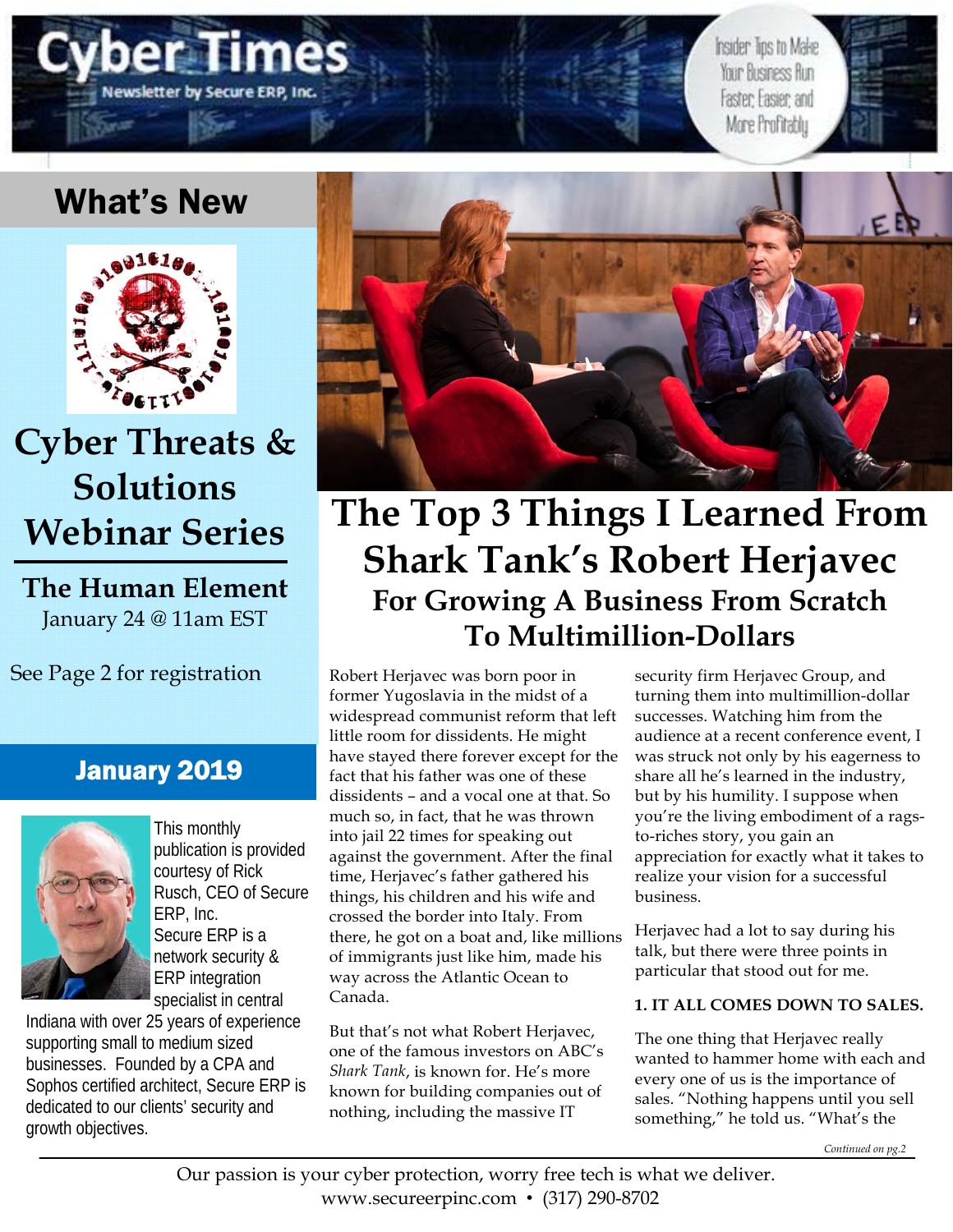#### *Continued from pg.1*

difference between really big companies that grow and really small companies that stay the same size? Sales."

Over the years, Herjavec has bought and sold 13 companies, and he's learned the best approach to suss out whether a potential buy is worth it or not. One of the questions he always asks is, "How do you guys get customers? How do you guys find new business? And if the answer is anything along the lines of 'word of mouth,' I know these guys aren't going anywhere." The fact is that word of mouth is hard to control and almost impossible to scale. To truly drive the growth of your company, he says, you can't think of sales as "a foreign object that controls what you do." You have to see it for what it is – "an extension of what you do."

#### **2. NO, REALLY – IT ALL COMES DOWN TO SALES EVERY DAY.**

"Nobody in this room makes money for shuffling paper," Herjavec said. "If one of your top three tasks every day isn't 'Sell something,' you're going to fail." The only way to create "constant forward momentum" is by bringing in new revenue, and the only way to do that is to sell.

#### **3. YOU CAN'T BE AFRAID TO SELL.**

We all know that people in any industry are always

**"To truly drive the growth of your company, he says you can't think of sales as 'a foreign object that controls what you do.'"** 



worried about overloading themselves. "We're struggling to serve the customers we have already," they say. "What happens if we really do bring in a bunch of new ones?"

This line of thinking will get you nowhere. "It's a common fallacy," Herjavec said. "Engineers want to make it perfect before they sell it. True entrepreneurs jump out of the airplane and have the confidence that they'll figure out the parachute on the way to the bottom."

The key is to find your niche. Sales takes a long time to learn – years and years of trial and error. But if you can "figure out who you're selling to," as he put it, you're already far ahead of your competition. Find the factor that differentiates you from the sea of similar companies, leverage your strengths and sell until you drop. That's the path to success and, as hard as it is, there isn't any other. Go on *Shark Tank* sometime and Robert Herjavec will be the first to tell you.

# **Cyber Threats & Solutions Webinar Series Cyber Threats & Solutions Webinar Series**

# Thursday, Jan 24 @ 11am EST—The Human Element



The #1 security threat is humans, just not the ones you think.

**Who Should Attend?** C-Level executives & managers who are concerned about lost or stolen devices; privacy of confidential information; employment litigation introduced when employees use personal devices to access company data; and reputational damage along with State & Federal laws that carry heavy fines for lost or stolen customer/employee data. Of particular importance for those organizations that handle ANY sensitive data, medical records (or serve clients who have such records) or that want to avoid having their bank account wiped out due to a cyber-attack or ransomware.

> **Register online: https://events.genndi.com/channel/secureerp24jan or call our office at (317) 290-8702.**

Our passion is your cyber protection, worry free tech is what we deliver. www.secureerpinc.com • (317) 290-8702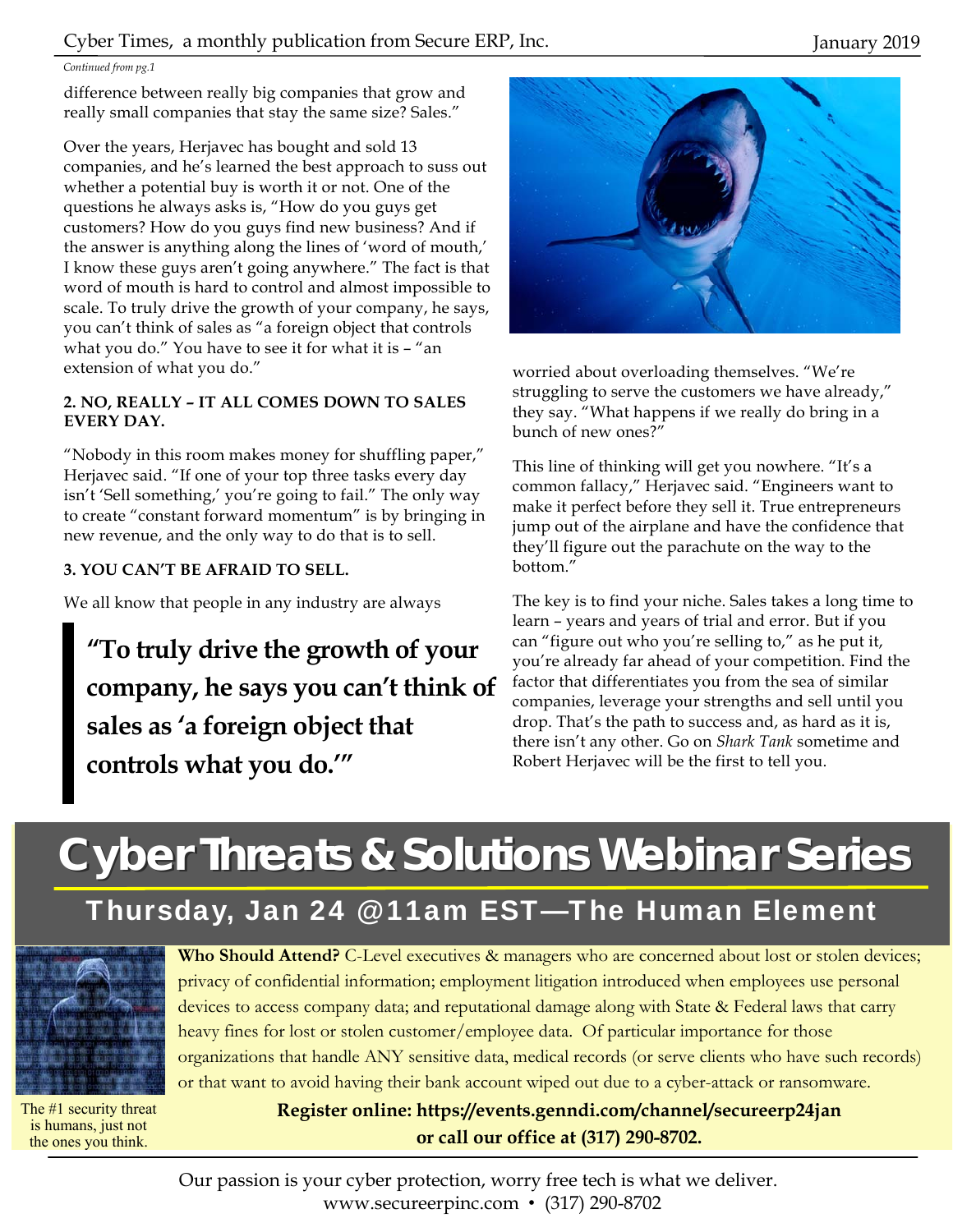### Cyber Security TIPs

## **Two-Factor What?**

Two-factor authentication (2FA for short), is a system in which you must verify your identity in two separate ways to access an account – this may be a login password, an online account or an account to access an application. Sound confusing? It's not. Here's an example:

 After enabling 2FA on a Gmail account, each time you log in, you'll input your password. You then enter a six-digit code that is unique to you and changes every 20 seconds. You get this code from a smartphone app and input the code. Only then do you have access to your account. You must enter both password and 2FA code each time you access the account. If someone steals your password, they still can't access your account.

### **Two-Factor Authentication is THE best method to assure you are who you say you are.**

 If you aren't currently using 2FA with your most sensitive data and systems, ask for it. The extra 15 seconds to pull up the code and get logged in is laughably short compared to the time spent dealing with a hacked account.  $-R^2$ 

# **The Most Effective Closing Technique**



Of all the things I've done during my entrepreneurial career, selling has been the one constant. Ever since my first job out of college, I had to sell to make a salary. When starting my first business, I had to sell to survive. Even the first book I wrote would have been nothing without a huge selling effort. As a result, I've become a lifelong fan and student of great selling techniques.

My favorite technique used to be the 1-to-10 close. You know, where you ask your customer, "On a scale from 1 to 10, where do you stand on proceeding with us?" And then when they answer, you ask what you can do to make it a 10. The strategy even worked occasionally, despite the fact that it was exactly what I should *not* have been doing.

People resist suggestions. If you're a smoker and I say, "You need to stop smoking – it's bad for you," you'll roll your eyes and say, "Yeah, I know." Then you'll light up a smoke and blow it in my face. We automatically do the opposite of what people suggest.

Later in my career, I stumbled across another 1 to-10 technique, which is still the most effective closing method I've ever experienced. When asking people where they stand on the scale, no matter what they say, I say something like, "I

didn't expect you to pick a number so high! From our discussion and your body language, I actually thought you were much lower. Why did you pick a number that high?"

When I suggest a number lower than what they say, people naturally resist my remark and want to go higher. Now they argue about why the number they picked – say five – is not that high, and maybe even change their number to a six or a seven. But no matter what, they're arguing in their own head over why they should go with you.

Tom Sawyer knew this technique. When he acted up and was forced to paint a fence as punishment, his buddies started teasing and ridiculing him. But he just kept painting and said, "Not just anyone can paint a fence." By the time he convinced them that they weren't capable of painting a fence, they began begging him to let them have a try. Only then did he let them, while he relaxed in the shade.

It's a simple strategy, but it works. You can persuade your customers all day to work with you and they won't bite — but get them to convince themselves, and you're in business.



*MIKE MICHALOWICZ (pronounced mi-KAL-o-wits) started his first business at the age of 24, moving his young family to the only safe place he could afford – a retirement building. With no experience, no contacts and no savings, he systematically bootstrapped a multimillion-dollar business. Then he did it again. And again. Now he is doing it for other entrepreneurs. Mike is the CEO of Provendus Group. He is also a former small-business columnist for* The Wall Street Journal*; MSNBC's business makeover expert; a keynote speaker on entrepreneurship and the author of the cult classic book* The Toilet Paper Entrepreneur*. His newest book,* The Pumpkin Plan*, has already been called "the next E-Myth!" For more information, visit www.mikemichalowicz.com.* 

Our passion is your cyber protection, worry free tech is what we deliver. www.secureerpinc.com • (317) 290-8702